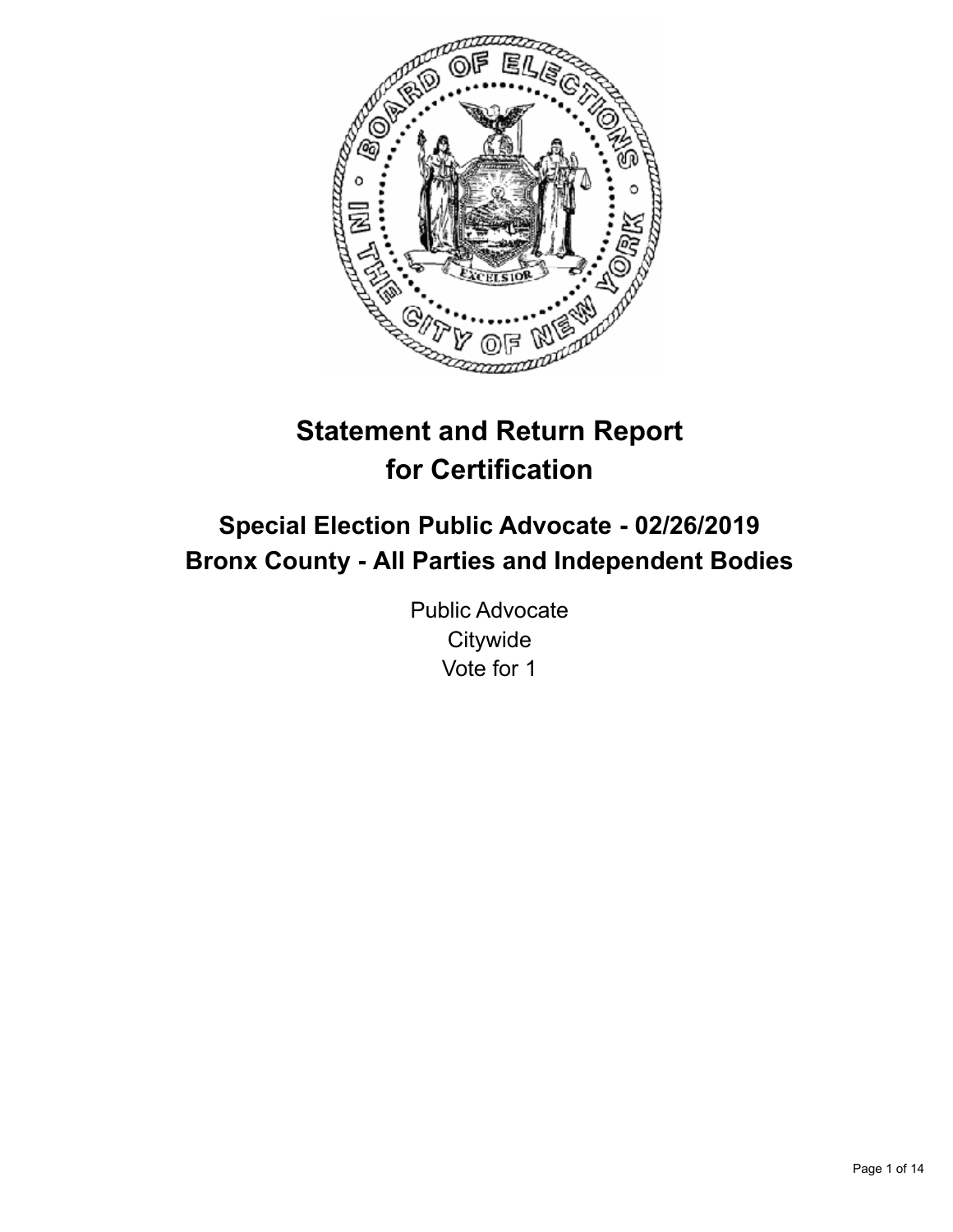

| <b>PUBLIC COUNTER</b>                                    | 4,797        |
|----------------------------------------------------------|--------------|
| MANUALLY COUNTED EMERGENCY                               | 0            |
| <b>ABSENTEE / MILITARY</b>                               | 190          |
| <b>AFFIDAVIT</b>                                         | 41           |
| <b>Total Ballots</b>                                     | 5,028        |
| Less - Inapplicable Federal/Special Presidential Ballots | 0            |
| <b>Total Applicable Ballots</b>                          | 5,028        |
| MELISSA MARK-VIVERITO (FIX THE MTA)                      | 738          |
| MICHAEL A. BLAKE (FOR THE PEOPLE)                        | 862          |
| DAWN L. SMALLS (NO MORE DELAYS)                          | 212          |
| ERIC A. ULRICH (COMMON SENSE)                            | 69           |
| YDANIS RODRIGUEZ (UNITE IMMIGRANTS)                      | 1,721        |
| DANIEL J. O'DONNELL (EQUALITY FOR ALL)                   | 61           |
| RAFAEL L. ESPINAL JR. (LIVABLE CITY)                     | 103          |
| LATRICE M. WALKER (POWER FORWARD)                        | 50           |
| JUMAANE D. WILLIAMS (IT'S TIME LET'S GO)                 | 928          |
| RON KIM (NO AMAZON)                                      | 27           |
| BENJAMIN L. YEE (COMMUNITY STRONG)                       | 22           |
| A. MANNY ALICANDRO (BETTER LEADERS)                      | 23           |
| NOMIKI D. KONST (PAY FOLKS MORE)                         | 57           |
| DAVID EISENBACH (STOP REBNY)                             | 13           |
| JARED RICH (JARED RICH FOR NYC)                          | 6            |
| ANTHONY TONY HERBERT (RESIDENTS FIRST)                   | 31           |
| HELAL A. SHEIKH (FRIENDS OF HELAL)                       | 40           |
| DIONNE WYATT (WRITE-IN)                                  | 1            |
| <b>GREGORY RESPRESS (WRITE-IN)</b>                       | $\mathbf{1}$ |
| JOSE A BORGES (WRITE-IN)                                 | $\mathbf{1}$ |
| UNATTRIBUTABLE WRITE-IN (WRITE-IN)                       | 4            |
| <b>Total Votes</b>                                       | 4,970        |
| Unrecorded                                               | 58           |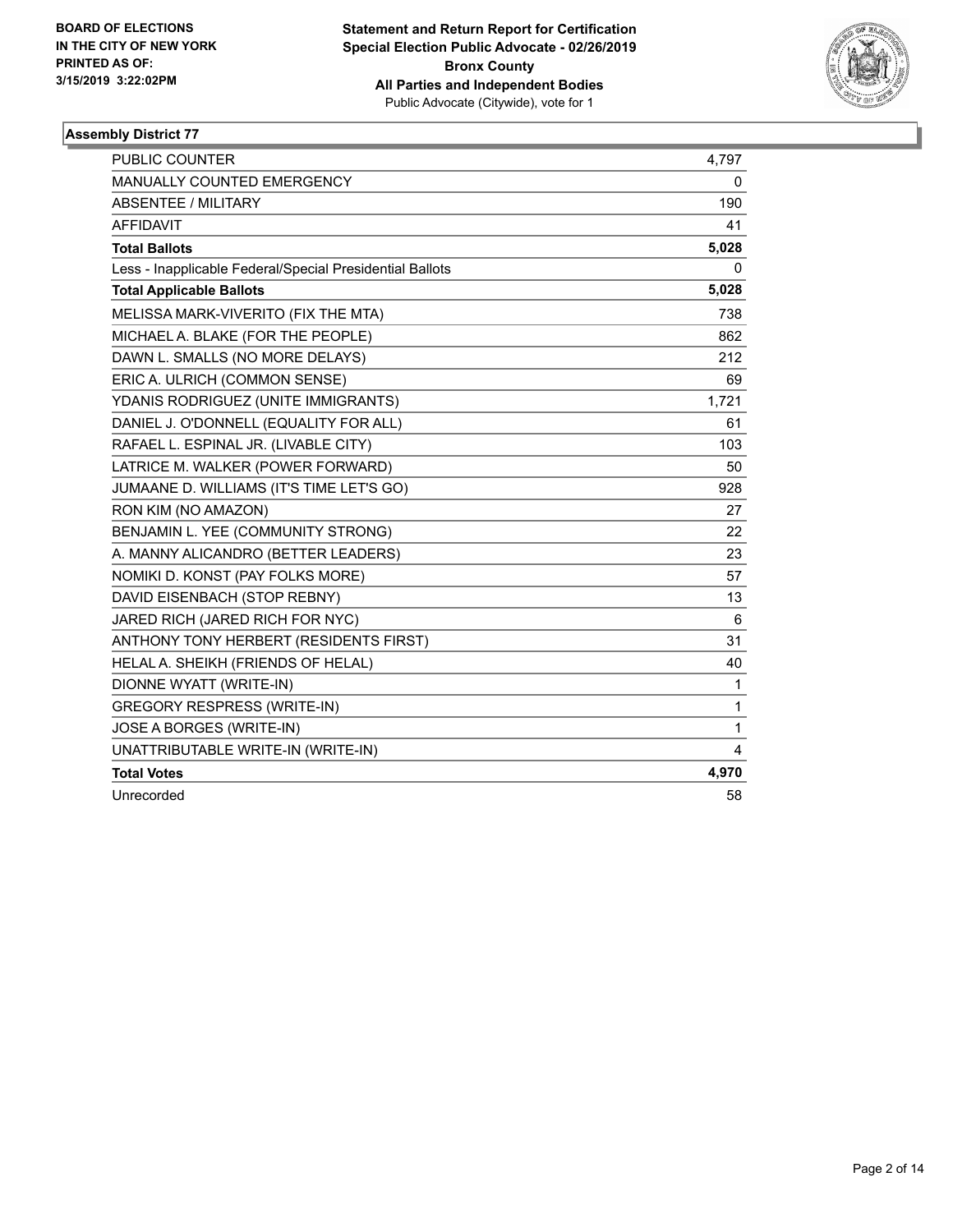

| <b>PUBLIC COUNTER</b>                                    | 3,353        |
|----------------------------------------------------------|--------------|
| <b>MANUALLY COUNTED EMERGENCY</b>                        | 0            |
| ABSENTEE / MILITARY                                      | 215          |
| <b>AFFIDAVIT</b>                                         | 31           |
| <b>Total Ballots</b>                                     | 3,599        |
| Less - Inapplicable Federal/Special Presidential Ballots | 0            |
| <b>Total Applicable Ballots</b>                          | 3,599        |
| MELISSA MARK-VIVERITO (FIX THE MTA)                      | 649          |
| MICHAEL A. BLAKE (FOR THE PEOPLE)                        | 610          |
| DAWN L. SMALLS (NO MORE DELAYS)                          | 110          |
| ERIC A. ULRICH (COMMON SENSE)                            | 131          |
| YDANIS RODRIGUEZ (UNITE IMMIGRANTS)                      | 1,002        |
| DANIEL J. O'DONNELL (EQUALITY FOR ALL)                   | 54           |
| RAFAEL L. ESPINAL JR. (LIVABLE CITY)                     | 96           |
| LATRICE M. WALKER (POWER FORWARD)                        | 23           |
| JUMAANE D. WILLIAMS (IT'S TIME LET'S GO)                 | 563          |
| RON KIM (NO AMAZON)                                      | 73           |
| BENJAMIN L. YEE (COMMUNITY STRONG)                       | 17           |
| A. MANNY ALICANDRO (BETTER LEADERS)                      | 39           |
| NOMIKI D. KONST (PAY FOLKS MORE)                         | 72           |
| DAVID EISENBACH (STOP REBNY)                             | 28           |
| JARED RICH (JARED RICH FOR NYC)                          | 5            |
| ANTHONY TONY HERBERT (RESIDENTS FIRST)                   | 26           |
| HELAL A. SHEIKH (FRIENDS OF HELAL)                       | 17           |
| JOSE A PADILLAS JR (WRITE-IN)                            | $\mathbf{1}$ |
| MICHAEL LLORENZ (WRITE-IN)                               | 3            |
| UNATTRIBUTABLE WRITE-IN (WRITE-IN)                       | 5            |
| <b>Total Votes</b>                                       | 3,524        |
| Unrecorded                                               | 75           |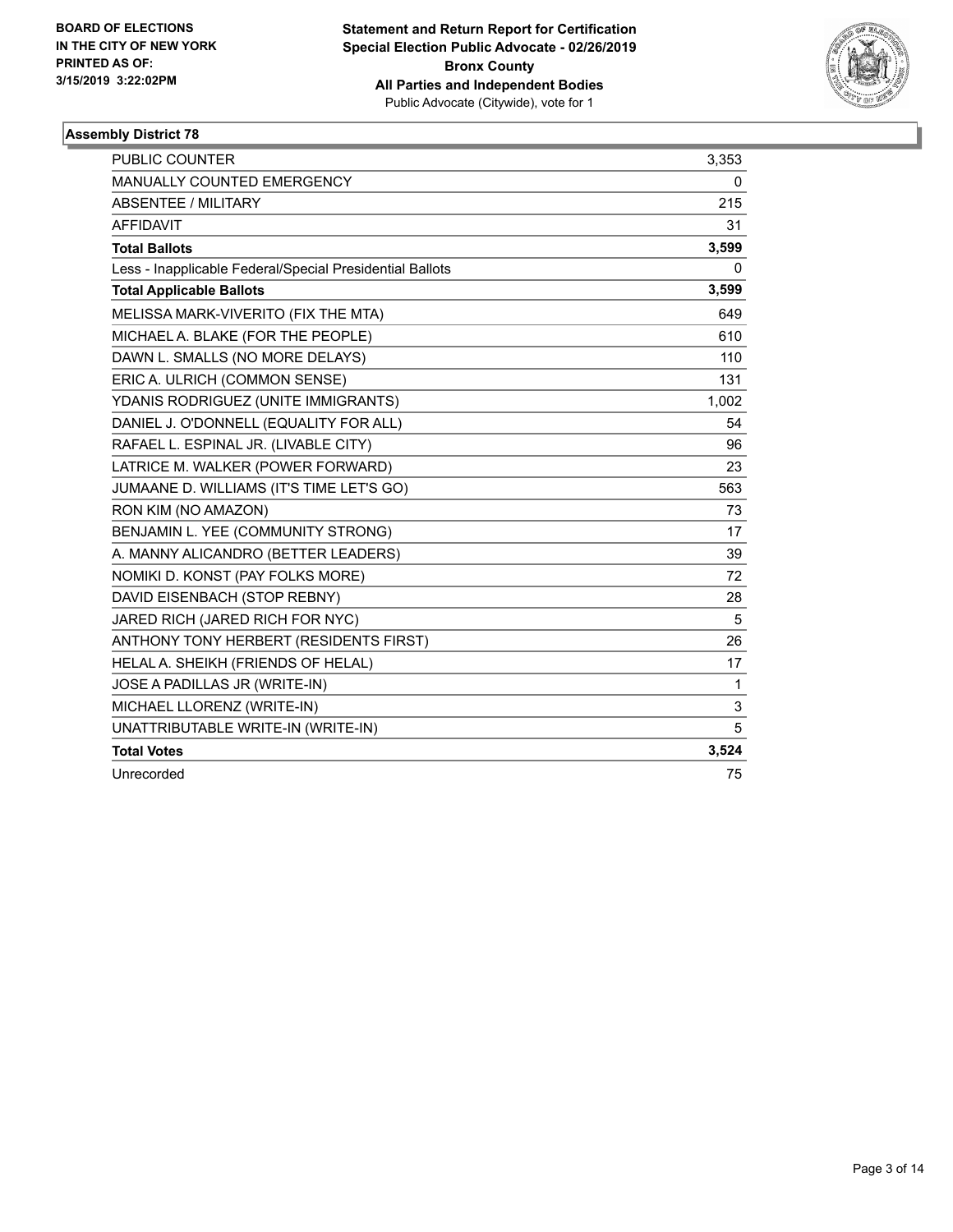

| <b>PUBLIC COUNTER</b>                                    | 4,568          |
|----------------------------------------------------------|----------------|
| MANUALLY COUNTED EMERGENCY                               | 0              |
| <b>ABSENTEE / MILITARY</b>                               | 255            |
| <b>AFFIDAVIT</b>                                         | 34             |
| <b>Total Ballots</b>                                     | 4,857          |
| Less - Inapplicable Federal/Special Presidential Ballots | 0              |
| <b>Total Applicable Ballots</b>                          | 4,857          |
| MELISSA MARK-VIVERITO (FIX THE MTA)                      | 748            |
| MICHAEL A. BLAKE (FOR THE PEOPLE)                        | 1,916          |
| DAWN L. SMALLS (NO MORE DELAYS)                          | 147            |
| ERIC A. ULRICH (COMMON SENSE)                            | 49             |
| YDANIS RODRIGUEZ (UNITE IMMIGRANTS)                      | 929            |
| DANIEL J. O'DONNELL (EQUALITY FOR ALL)                   | 47             |
| RAFAEL L. ESPINAL JR. (LIVABLE CITY)                     | 86             |
| LATRICE M. WALKER (POWER FORWARD)                        | 27             |
| JUMAANE D. WILLIAMS (IT'S TIME LET'S GO)                 | 646            |
| RON KIM (NO AMAZON)                                      | 21             |
| BENJAMIN L. YEE (COMMUNITY STRONG)                       | 18             |
| A. MANNY ALICANDRO (BETTER LEADERS)                      | 27             |
| NOMIKI D. KONST (PAY FOLKS MORE)                         | 45             |
| DAVID EISENBACH (STOP REBNY)                             | $\overline{7}$ |
| JARED RICH (JARED RICH FOR NYC)                          | 6              |
| ANTHONY TONY HERBERT (RESIDENTS FIRST)                   | 21             |
| HELAL A. SHEIKH (FRIENDS OF HELAL)                       | 17             |
| IVAN OLAVERRIA (WRITE-IN)                                | $\mathbf{1}$   |
| JOSE G CAMACHO (WRITE-IN)                                | 1              |
| JOSE RAFAEL MARTE JR (WRITE-IN)                          | $\mathbf{1}$   |
| UNATTRIBUTABLE WRITE-IN (WRITE-IN)                       | 3              |
| <b>Total Votes</b>                                       | 4,763          |
| Unrecorded                                               | 94             |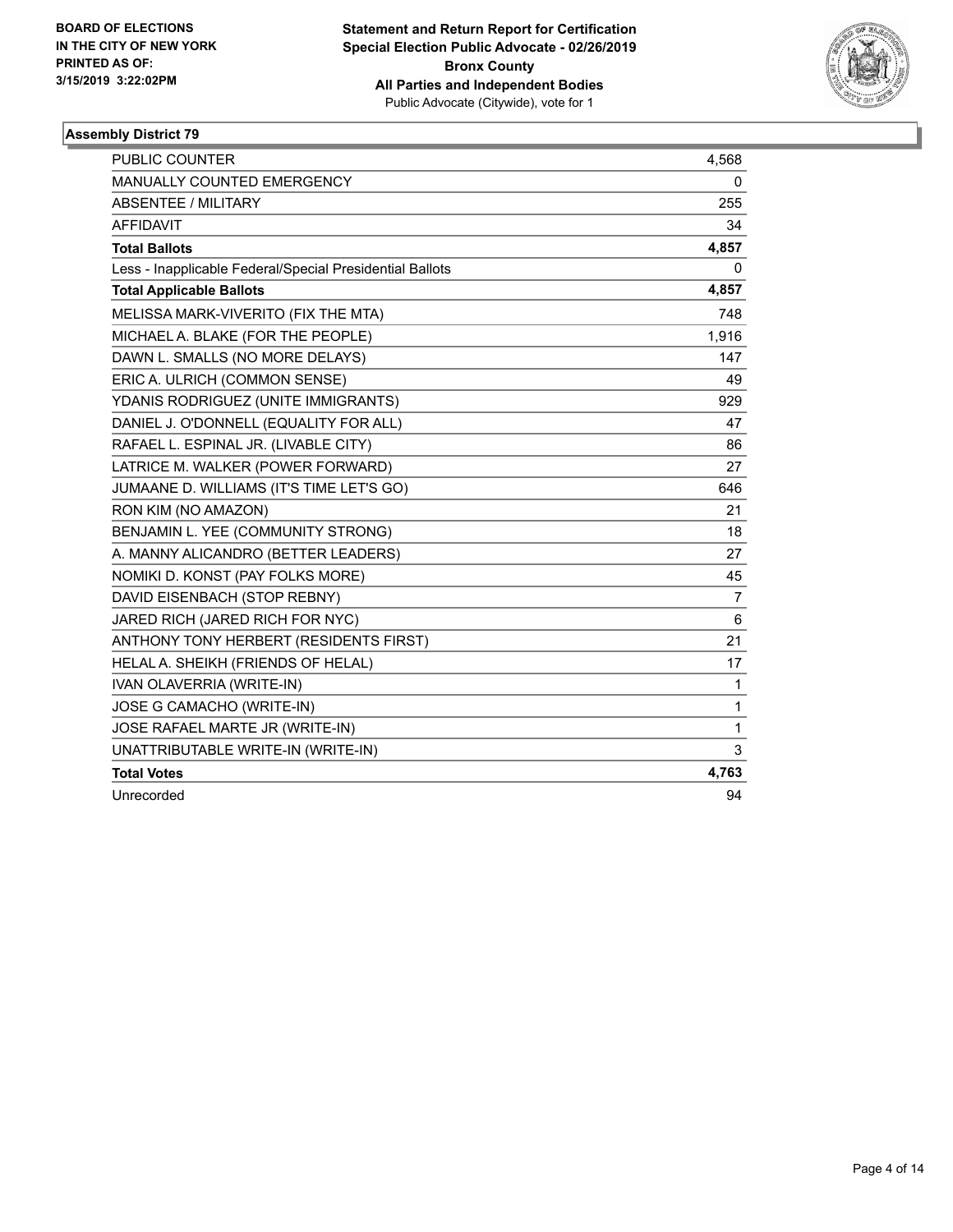

| <b>PUBLIC COUNTER</b>                                    | 3,965                   |
|----------------------------------------------------------|-------------------------|
| MANUALLY COUNTED EMERGENCY                               | 0                       |
| <b>ABSENTEE / MILITARY</b>                               | 377                     |
| <b>AFFIDAVIT</b>                                         | 25                      |
| <b>Total Ballots</b>                                     | 4,367                   |
| Less - Inapplicable Federal/Special Presidential Ballots | 0                       |
| <b>Total Applicable Ballots</b>                          | 4,367                   |
| MELISSA MARK-VIVERITO (FIX THE MTA)                      | 618                     |
| MICHAEL A. BLAKE (FOR THE PEOPLE)                        | 940                     |
| DAWN L. SMALLS (NO MORE DELAYS)                          | 175                     |
| ERIC A. ULRICH (COMMON SENSE)                            | 443                     |
| YDANIS RODRIGUEZ (UNITE IMMIGRANTS)                      | 442                     |
| DANIEL J. O'DONNELL (EQUALITY FOR ALL)                   | 80                      |
| RAFAEL L. ESPINAL JR. (LIVABLE CITY)                     | 110                     |
| LATRICE M. WALKER (POWER FORWARD)                        | 37                      |
| JUMAANE D. WILLIAMS (IT'S TIME LET'S GO)                 | 839                     |
| RON KIM (NO AMAZON)                                      | 96                      |
| BENJAMIN L. YEE (COMMUNITY STRONG)                       | 50                      |
| A. MANNY ALICANDRO (BETTER LEADERS)                      | 68                      |
| NOMIKI D. KONST (PAY FOLKS MORE)                         | 107                     |
| DAVID EISENBACH (STOP REBNY)                             | 30                      |
| JARED RICH (JARED RICH FOR NYC)                          | 15                      |
| ANTHONY TONY HERBERT (RESIDENTS FIRST)                   | 47                      |
| HELAL A. SHEIKH (FRIENDS OF HELAL)                       | 163                     |
| ERIC OWENS (WRITE-IN)                                    | $\overline{\mathbf{c}}$ |
| <b>JACKIE HASON (WRITE-IN)</b>                           | $\mathbf{1}$            |
| JAMES M VISSER (WRITE-IN)                                | $\mathbf{1}$            |
| KORTNEY BROOKE WILSON (WRITE-IN)                         | $\overline{\mathbf{c}}$ |
| MICHAEL ZUMBLUSKAS (WRITE-IN)                            | $\mathbf{1}$            |
| ROBERT FRIEDMAN (WRITE-IN)                               | $\mathbf{1}$            |
| SETH GALINSKY (WRITE-IN)                                 | $\mathbf{1}$            |
| UNATTRIBUTABLE WRITE-IN (WRITE-IN)                       | 4                       |
| <b>Total Votes</b>                                       | 4,273                   |
| Unrecorded                                               | 94                      |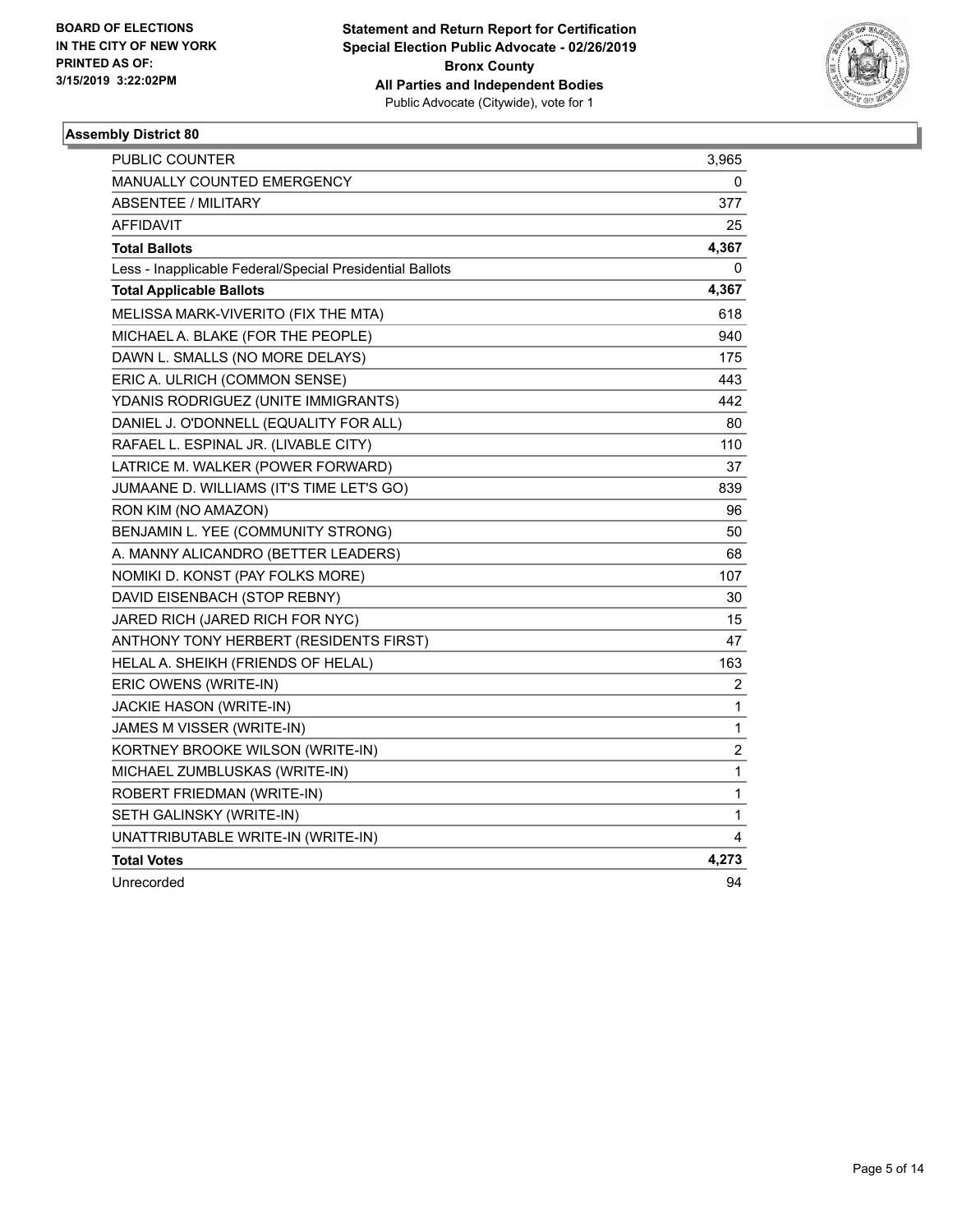

| PUBLIC COUNTER                                           | 6,538        |
|----------------------------------------------------------|--------------|
| MANUALLY COUNTED EMERGENCY                               | 2            |
| <b>ABSENTEE / MILITARY</b>                               | 441          |
| AFFIDAVIT                                                | 32           |
| <b>Total Ballots</b>                                     | 7,013        |
| Less - Inapplicable Federal/Special Presidential Ballots | 0            |
| <b>Total Applicable Ballots</b>                          | 7,013        |
| MELISSA MARK-VIVERITO (FIX THE MTA)                      | 912          |
| MICHAEL A. BLAKE (FOR THE PEOPLE)                        | 1,024        |
| DAWN L. SMALLS (NO MORE DELAYS)                          | 319          |
| ERIC A. ULRICH (COMMON SENSE)                            | 1,027        |
| YDANIS RODRIGUEZ (UNITE IMMIGRANTS)                      | 579          |
| DANIEL J. O'DONNELL (EQUALITY FOR ALL)                   | 316          |
| RAFAEL L. ESPINAL JR. (LIVABLE CITY)                     | 145          |
| LATRICE M. WALKER (POWER FORWARD)                        | 23           |
| JUMAANE D. WILLIAMS (IT'S TIME LET'S GO)                 | 1,770        |
| RON KIM (NO AMAZON)                                      | 185          |
| BENJAMIN L. YEE (COMMUNITY STRONG)                       | 81           |
| A. MANNY ALICANDRO (BETTER LEADERS)                      | 65           |
| NOMIKI D. KONST (PAY FOLKS MORE)                         | 190          |
| DAVID EISENBACH (STOP REBNY)                             | 95           |
| JARED RICH (JARED RICH FOR NYC)                          | 27           |
| ANTHONY TONY HERBERT (RESIDENTS FIRST)                   | 45           |
| HELAL A. SHEIKH (FRIENDS OF HELAL)                       | 70           |
| CHARLES BARBUTL (WRITE-IN)                               | 1            |
| DIANA ZAVALA (WRITE-IN)                                  | $\mathbf 1$  |
| ERICK MYSSURA (WRITE-IN)                                 | 1            |
| HENRY GRULLON (WRITE-IN)                                 | 2            |
| JAMES LANE (WRITE-IN)                                    | 1            |
| JARED RICH (WRITE-IN)                                    | 1            |
| MARGARET GROARKE (WRITE-IN)                              | 1            |
| MICHAEL ZUMBLUSKAS (WRITE-IN)                            | $\mathbf{1}$ |
| NATALIE GOMEZ-VELEZ (WRITE-IN)                           | $\mathbf{2}$ |
| ROCKY EISENBERG (WRITE-IN)                               | 1            |
| SCOTT C PAOLI (WRITE-IN)                                 | 1            |
| STANLEY STEVENSON (WRITE-IN)                             | 1            |
| THOMAS MARSICH (WRITE-IN)                                | 1            |
| UNATTRIBUTABLE WRITE-IN (WRITE-IN)                       | 8            |
| <b>Total Votes</b>                                       | 6,896        |
| Unrecorded                                               | 117          |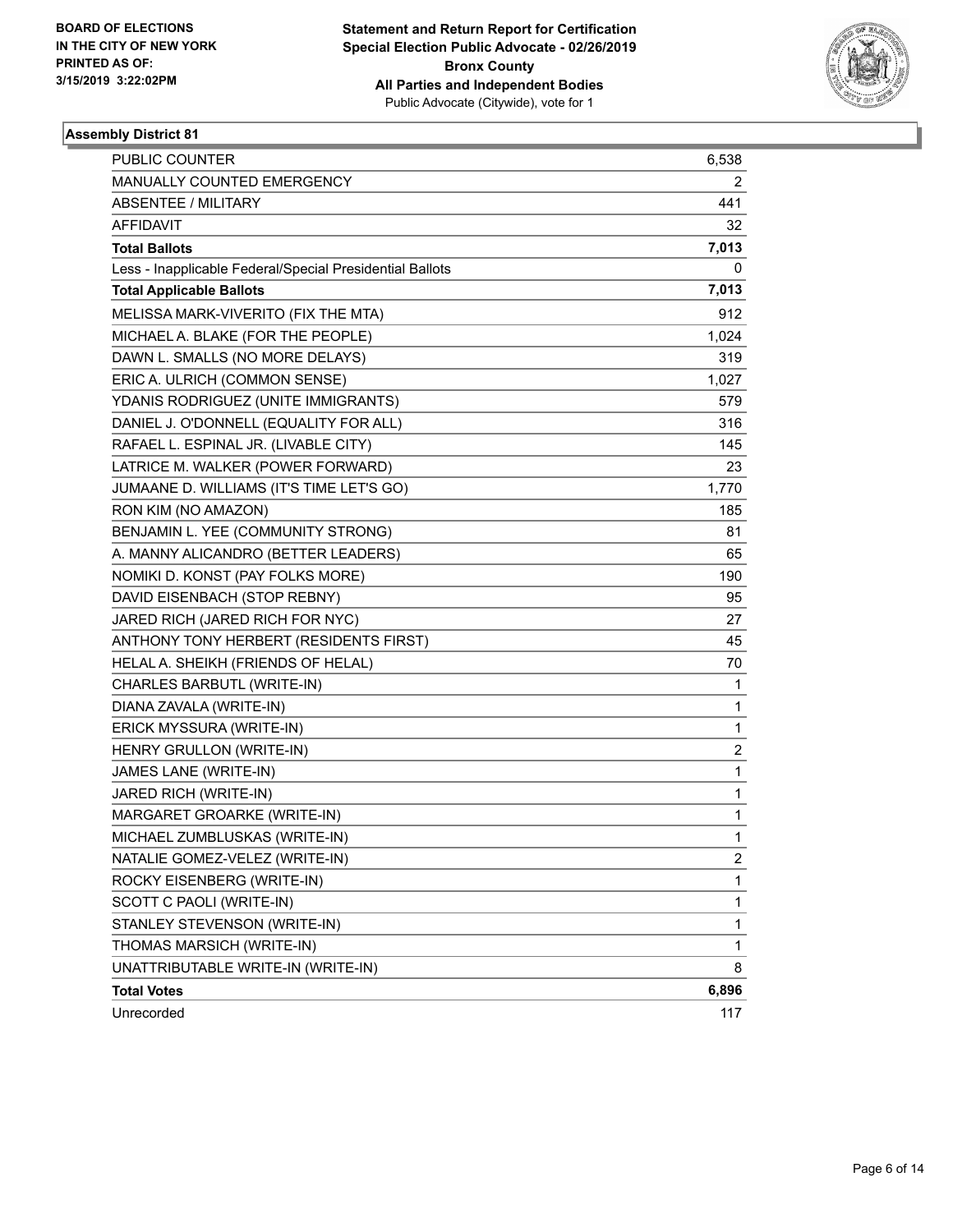

| PUBLIC COUNTER                                           | 6,659          |
|----------------------------------------------------------|----------------|
| MANUALLY COUNTED EMERGENCY                               | 0              |
| <b>ABSENTEE / MILITARY</b>                               | 354            |
| AFFIDAVIT                                                | 17             |
| <b>Total Ballots</b>                                     | 7,030          |
| Less - Inapplicable Federal/Special Presidential Ballots | 0              |
| <b>Total Applicable Ballots</b>                          | 7,030          |
| MELISSA MARK-VIVERITO (FIX THE MTA)                      | 766            |
| MICHAEL A. BLAKE (FOR THE PEOPLE)                        | 1,580          |
| DAWN L. SMALLS (NO MORE DELAYS)                          | 254            |
| ERIC A. ULRICH (COMMON SENSE)                            | 1,356          |
| YDANIS RODRIGUEZ (UNITE IMMIGRANTS)                      | 317            |
| DANIEL J. O'DONNELL (EQUALITY FOR ALL)                   | 96             |
| RAFAEL L. ESPINAL JR. (LIVABLE CITY)                     | 106            |
| LATRICE M. WALKER (POWER FORWARD)                        | 45             |
| JUMAANE D. WILLIAMS (IT'S TIME LET'S GO)                 | 1,712          |
| RON KIM (NO AMAZON)                                      | 140            |
| BENJAMIN L. YEE (COMMUNITY STRONG)                       | 72             |
| A. MANNY ALICANDRO (BETTER LEADERS)                      | 88             |
| NOMIKI D. KONST (PAY FOLKS MORE)                         | 117            |
| DAVID EISENBACH (STOP REBNY)                             | 49             |
| JARED RICH (JARED RICH FOR NYC)                          | 6              |
| ANTHONY TONY HERBERT (RESIDENTS FIRST)                   | 56             |
| HELAL A. SHEIKH (FRIENDS OF HELAL)                       | 168            |
| ANDREA PERRETTI (WRITE-IN)                               | 1              |
| JAMES VACCA (WRITE-IN)                                   | 1              |
| <b>MARK TORRES (WRITE-IN)</b>                            | 1              |
| PAUL RIVERA (WRITE-IN)                                   | $\mathbf{1}$   |
| RAPHAEL SCHWEIZER (WRITE-IN)                             | $\overline{c}$ |
| SHANNA WALLACE (WRITE-IN)                                | 1              |
| UNATTRIBUTABLE WRITE-IN (WRITE-IN)                       | 5              |
| <b>Total Votes</b>                                       | 6,940          |
| Unrecorded                                               | 90             |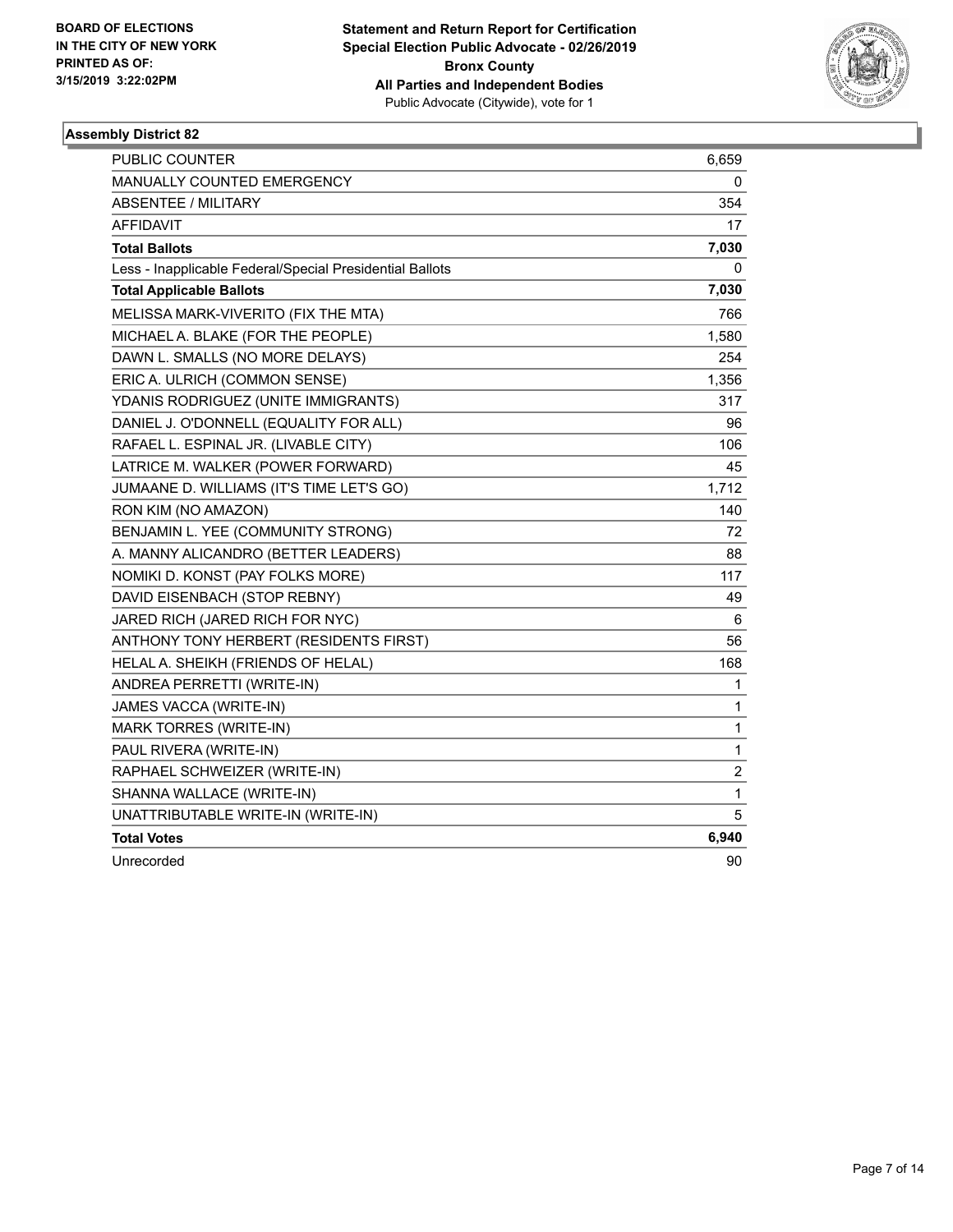

| <b>PUBLIC COUNTER</b>                                    | 4,001        |
|----------------------------------------------------------|--------------|
| MANUALLY COUNTED EMERGENCY                               | 0            |
| <b>ABSENTEE / MILITARY</b>                               | 310          |
| <b>AFFIDAVIT</b>                                         | 10           |
| <b>Total Ballots</b>                                     | 4,321        |
| Less - Inapplicable Federal/Special Presidential Ballots | 0            |
| <b>Total Applicable Ballots</b>                          | 4,321        |
| MELISSA MARK-VIVERITO (FIX THE MTA)                      | 333          |
| MICHAEL A. BLAKE (FOR THE PEOPLE)                        | 1,405        |
| DAWN L. SMALLS (NO MORE DELAYS)                          | 276          |
| ERIC A. ULRICH (COMMON SENSE)                            | 85           |
| YDANIS RODRIGUEZ (UNITE IMMIGRANTS)                      | 218          |
| DANIEL J. O'DONNELL (EQUALITY FOR ALL)                   | 58           |
| RAFAEL L. ESPINAL JR. (LIVABLE CITY)                     | 55           |
| LATRICE M. WALKER (POWER FORWARD)                        | 66           |
| JUMAANE D. WILLIAMS (IT'S TIME LET'S GO)                 | 1,546        |
| RON KIM (NO AMAZON)                                      | 26           |
| BENJAMIN L. YEE (COMMUNITY STRONG)                       | 27           |
| A. MANNY ALICANDRO (BETTER LEADERS)                      | 17           |
| NOMIKI D. KONST (PAY FOLKS MORE)                         | 54           |
| DAVID EISENBACH (STOP REBNY)                             | 10           |
| JARED RICH (JARED RICH FOR NYC)                          | 6            |
| ANTHONY TONY HERBERT (RESIDENTS FIRST)                   | 42           |
| HELAL A. SHEIKH (FRIENDS OF HELAL)                       | 16           |
| EARLE ROACH (WRITE-IN)                                   | 1            |
| ERIC LAREWELL (WRITE-IN)                                 | $\mathbf{1}$ |
| JOE HERRNANDEZ (WRITE-IN)                                | $\mathbf{1}$ |
| JOHN W HOUSTON (WRITE-IN)                                | 1            |
| <b>Total Votes</b>                                       | 4,244        |
| Unrecorded                                               | 77           |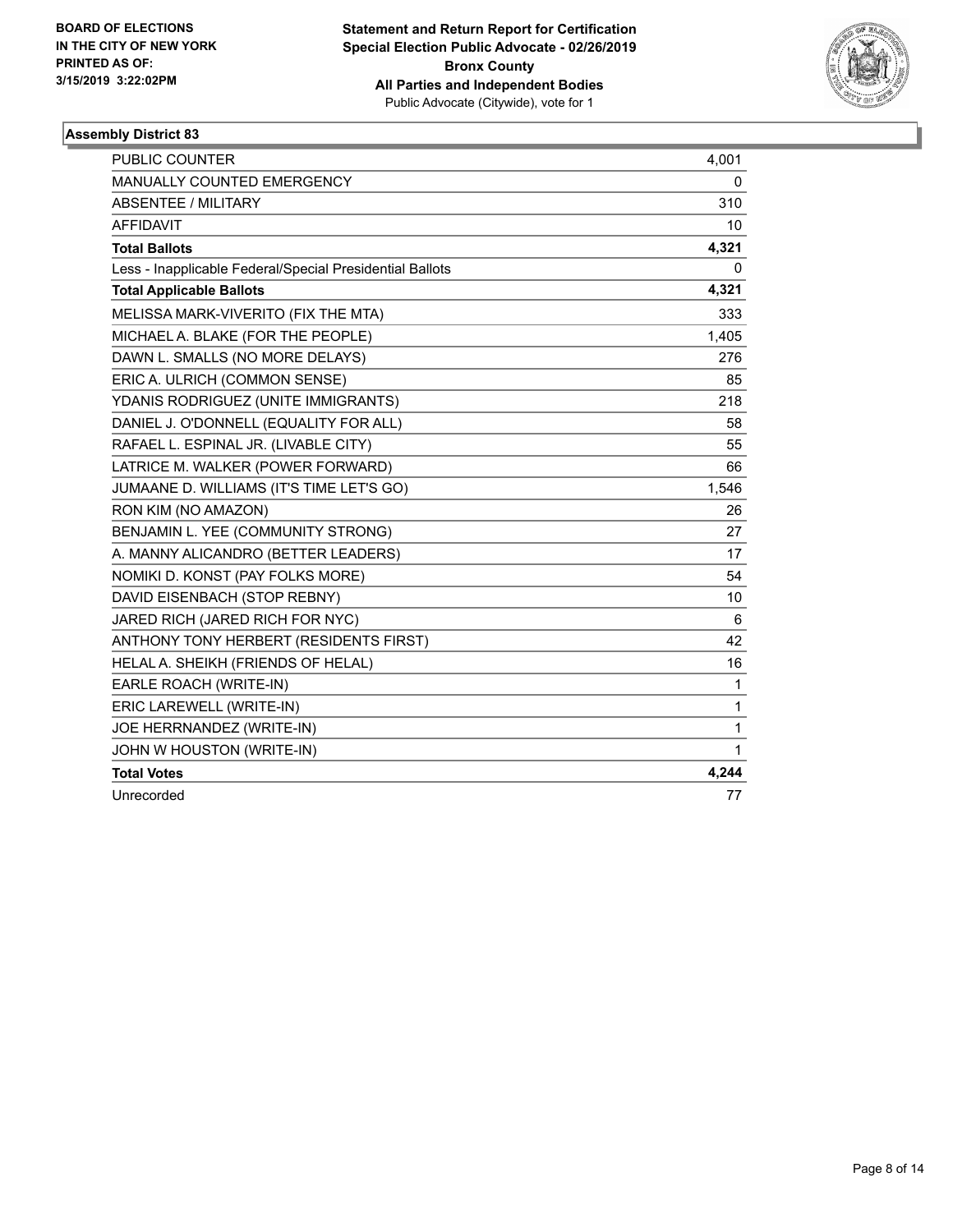

| <b>PUBLIC COUNTER</b>                                    | 3,389        |
|----------------------------------------------------------|--------------|
| MANUALLY COUNTED EMERGENCY                               | 0            |
| <b>ABSENTEE / MILITARY</b>                               | 90           |
| <b>AFFIDAVIT</b>                                         | 24           |
| <b>Total Ballots</b>                                     | 3,503        |
| Less - Inapplicable Federal/Special Presidential Ballots | 0            |
| <b>Total Applicable Ballots</b>                          | 3,503        |
| MELISSA MARK-VIVERITO (FIX THE MTA)                      | 1,078        |
| MICHAEL A. BLAKE (FOR THE PEOPLE)                        | 580          |
| DAWN L. SMALLS (NO MORE DELAYS)                          | 107          |
| ERIC A. ULRICH (COMMON SENSE)                            | 42           |
| YDANIS RODRIGUEZ (UNITE IMMIGRANTS)                      | 763          |
| DANIEL J. O'DONNELL (EQUALITY FOR ALL)                   | 35           |
| RAFAEL L. ESPINAL JR. (LIVABLE CITY)                     | 80           |
| LATRICE M. WALKER (POWER FORWARD)                        | 22           |
| JUMAANE D. WILLIAMS (IT'S TIME LET'S GO)                 | 507          |
| RON KIM (NO AMAZON)                                      | 23           |
| BENJAMIN L. YEE (COMMUNITY STRONG)                       | 32           |
| A. MANNY ALICANDRO (BETTER LEADERS)                      | 29           |
| NOMIKI D. KONST (PAY FOLKS MORE)                         | 45           |
| DAVID EISENBACH (STOP REBNY)                             | 15           |
| JARED RICH (JARED RICH FOR NYC)                          | 10           |
| ANTHONY TONY HERBERT (RESIDENTS FIRST)                   | 13           |
| HELAL A. SHEIKH (FRIENDS OF HELAL)                       | 28           |
| LILIANA BILLION (WRITE-IN)                               | 1            |
| MELISSA AQUIRRE (WRITE-IN)                               | 1            |
| MILTON A CANADA (WRITE-IN)                               | 1            |
| ROSALINE NIEVES (WRITE-IN)                               | $\mathbf{1}$ |
| TONY HERBERT (WRITE-IN)                                  | 1            |
| <b>Total Votes</b>                                       | 3,414        |
| Unrecorded                                               | 89           |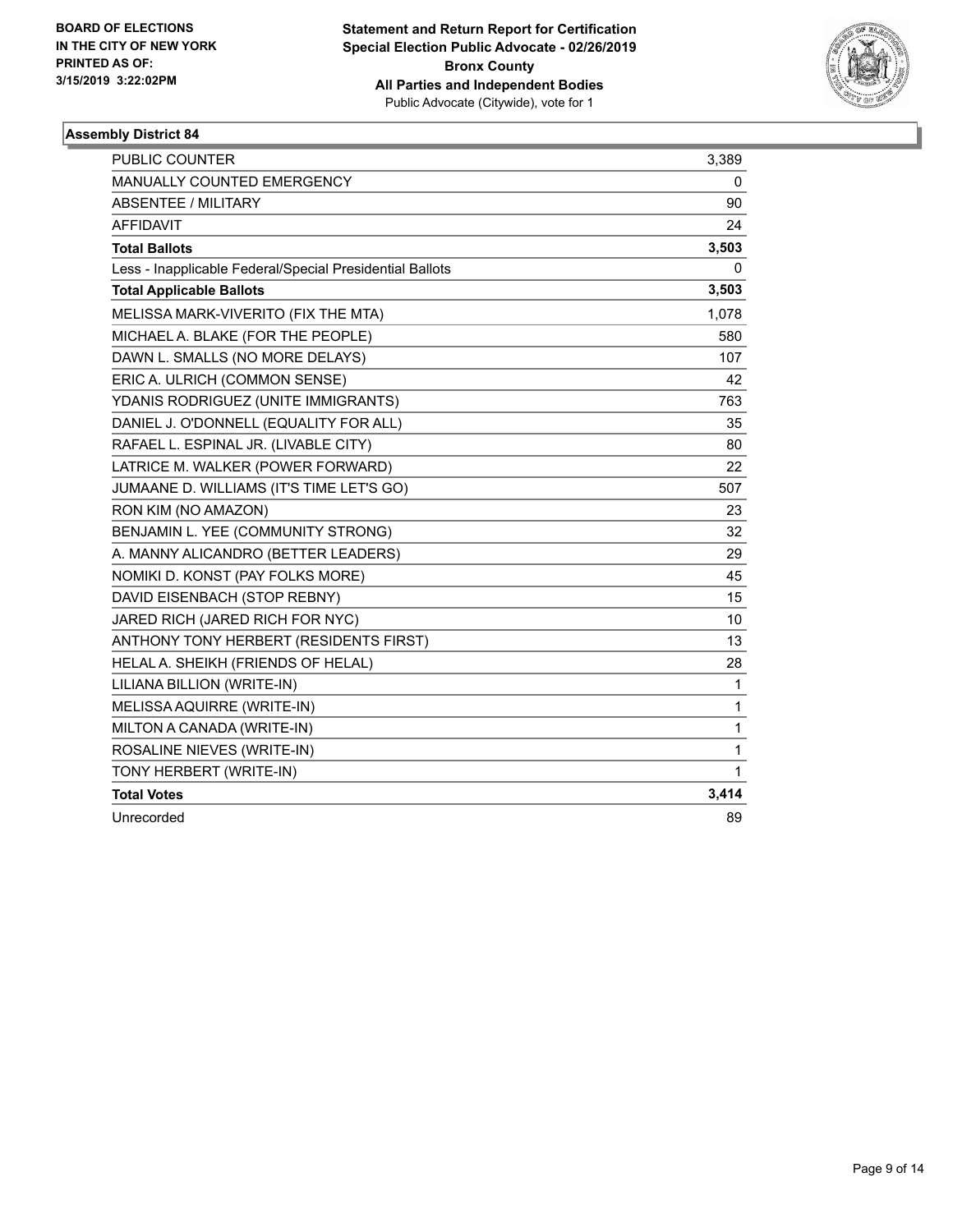

| PUBLIC COUNTER                                           | 3,111          |
|----------------------------------------------------------|----------------|
| <b>MANUALLY COUNTED EMERGENCY</b>                        | 0              |
| <b>ABSENTEE / MILITARY</b>                               | 147            |
| <b>AFFIDAVIT</b>                                         | 19             |
| <b>Total Ballots</b>                                     | 3,277          |
| Less - Inapplicable Federal/Special Presidential Ballots | $\Omega$       |
| <b>Total Applicable Ballots</b>                          | 3,277          |
| MELISSA MARK-VIVERITO (FIX THE MTA)                      | 661            |
| MICHAEL A. BLAKE (FOR THE PEOPLE)                        | 829            |
| DAWN L. SMALLS (NO MORE DELAYS)                          | 133            |
| ERIC A. ULRICH (COMMON SENSE)                            | 59             |
| YDANIS RODRIGUEZ (UNITE IMMIGRANTS)                      | 651            |
| DANIEL J. O'DONNELL (EQUALITY FOR ALL)                   | 32             |
| RAFAEL L. ESPINAL JR. (LIVABLE CITY)                     | 83             |
| LATRICE M. WALKER (POWER FORWARD)                        | 27             |
| JUMAANE D. WILLIAMS (IT'S TIME LET'S GO)                 | 576            |
| RON KIM (NO AMAZON)                                      | 15             |
| BENJAMIN L. YEE (COMMUNITY STRONG)                       | 16             |
| A. MANNY ALICANDRO (BETTER LEADERS)                      | 23             |
| NOMIKI D. KONST (PAY FOLKS MORE)                         | 37             |
| DAVID EISENBACH (STOP REBNY)                             | 5              |
| JARED RICH (JARED RICH FOR NYC)                          | $\overline{2}$ |
| ANTHONY TONY HERBERT (RESIDENTS FIRST)                   | 24             |
| HELAL A. SHEIKH (FRIENDS OF HELAL)                       | 35             |
| UNATTRIBUTABLE WRITE-IN (WRITE-IN)                       | $\overline{2}$ |
| <b>Total Votes</b>                                       | 3,210          |
| Unrecorded                                               | 67             |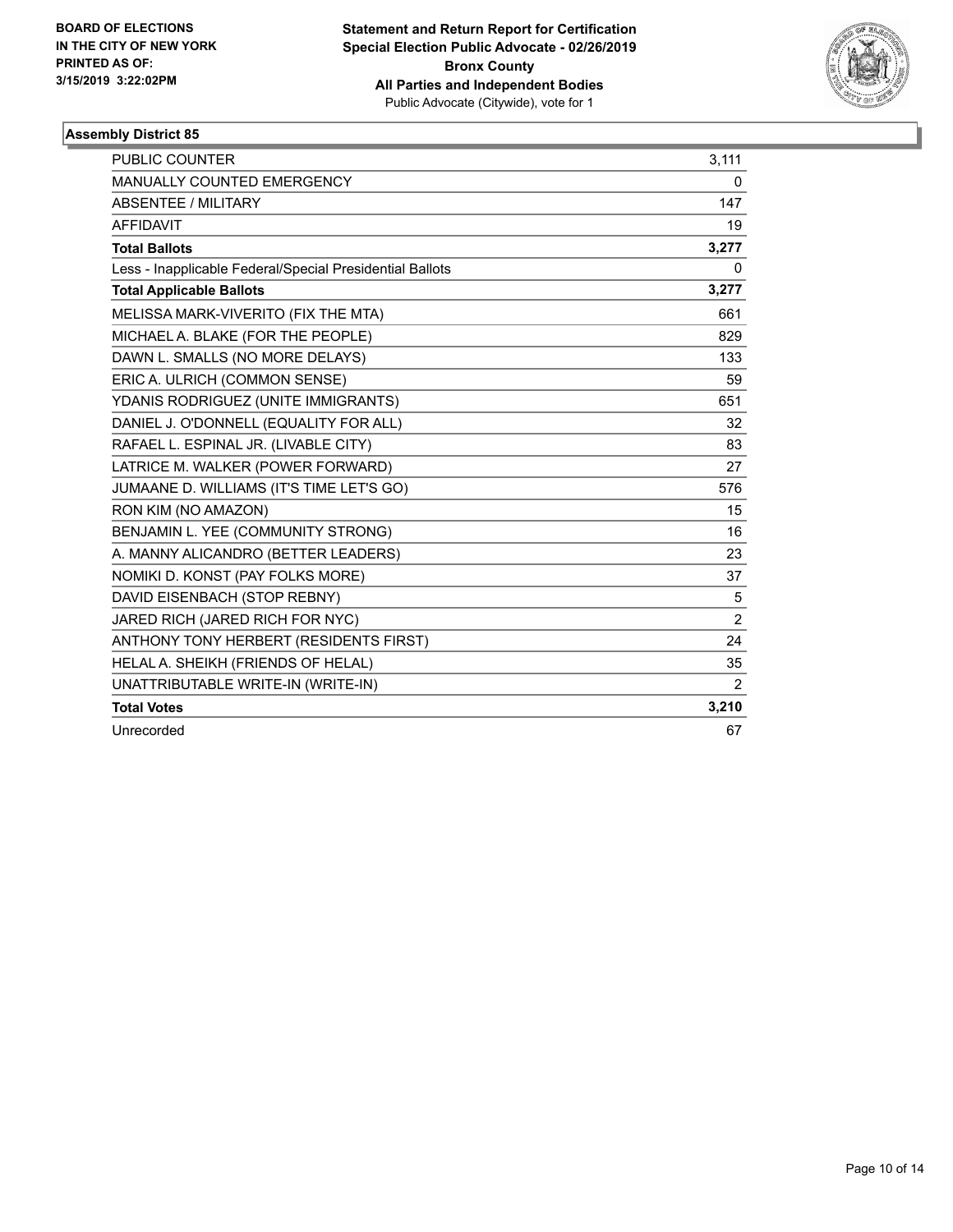

| <b>PUBLIC COUNTER</b>                                    | 3,077          |
|----------------------------------------------------------|----------------|
| <b>MANUALLY COUNTED EMERGENCY</b>                        | 0              |
| <b>ABSENTEE / MILITARY</b>                               | 110            |
| <b>AFFIDAVIT</b>                                         | 37             |
| <b>Total Ballots</b>                                     | 3,224          |
| Less - Inapplicable Federal/Special Presidential Ballots | 0              |
| <b>Total Applicable Ballots</b>                          | 3,224          |
| MELISSA MARK-VIVERITO (FIX THE MTA)                      | 601            |
| MICHAEL A. BLAKE (FOR THE PEOPLE)                        | 445            |
| DAWN L. SMALLS (NO MORE DELAYS)                          | 128            |
| ERIC A. ULRICH (COMMON SENSE)                            | 46             |
| YDANIS RODRIGUEZ (UNITE IMMIGRANTS)                      | 1,226          |
| DANIEL J. O'DONNELL (EQUALITY FOR ALL)                   | 35             |
| RAFAEL L. ESPINAL JR. (LIVABLE CITY)                     | 84             |
| LATRICE M. WALKER (POWER FORWARD)                        | 18             |
| JUMAANE D. WILLIAMS (IT'S TIME LET'S GO)                 | 417            |
| RON KIM (NO AMAZON)                                      | 14             |
| BENJAMIN L. YEE (COMMUNITY STRONG)                       | 11             |
| A. MANNY ALICANDRO (BETTER LEADERS)                      | 24             |
| NOMIKI D. KONST (PAY FOLKS MORE)                         | 29             |
| DAVID EISENBACH (STOP REBNY)                             | 3              |
| JARED RICH (JARED RICH FOR NYC)                          | 3              |
| ANTHONY TONY HERBERT (RESIDENTS FIRST)                   | 28             |
| HELAL A. SHEIKH (FRIENDS OF HELAL)                       | 60             |
| HECTOR RODRIQUEZ (WRITE-IN)                              | $\mathbf{1}$   |
| JAMES J O'DONNELL (WRITE-IN)                             | $\mathbf{1}$   |
| UNATTRIBUTABLE WRITE-IN (WRITE-IN)                       | $\overline{2}$ |
| <b>Total Votes</b>                                       | 3,176          |
| Unrecorded                                               | 48             |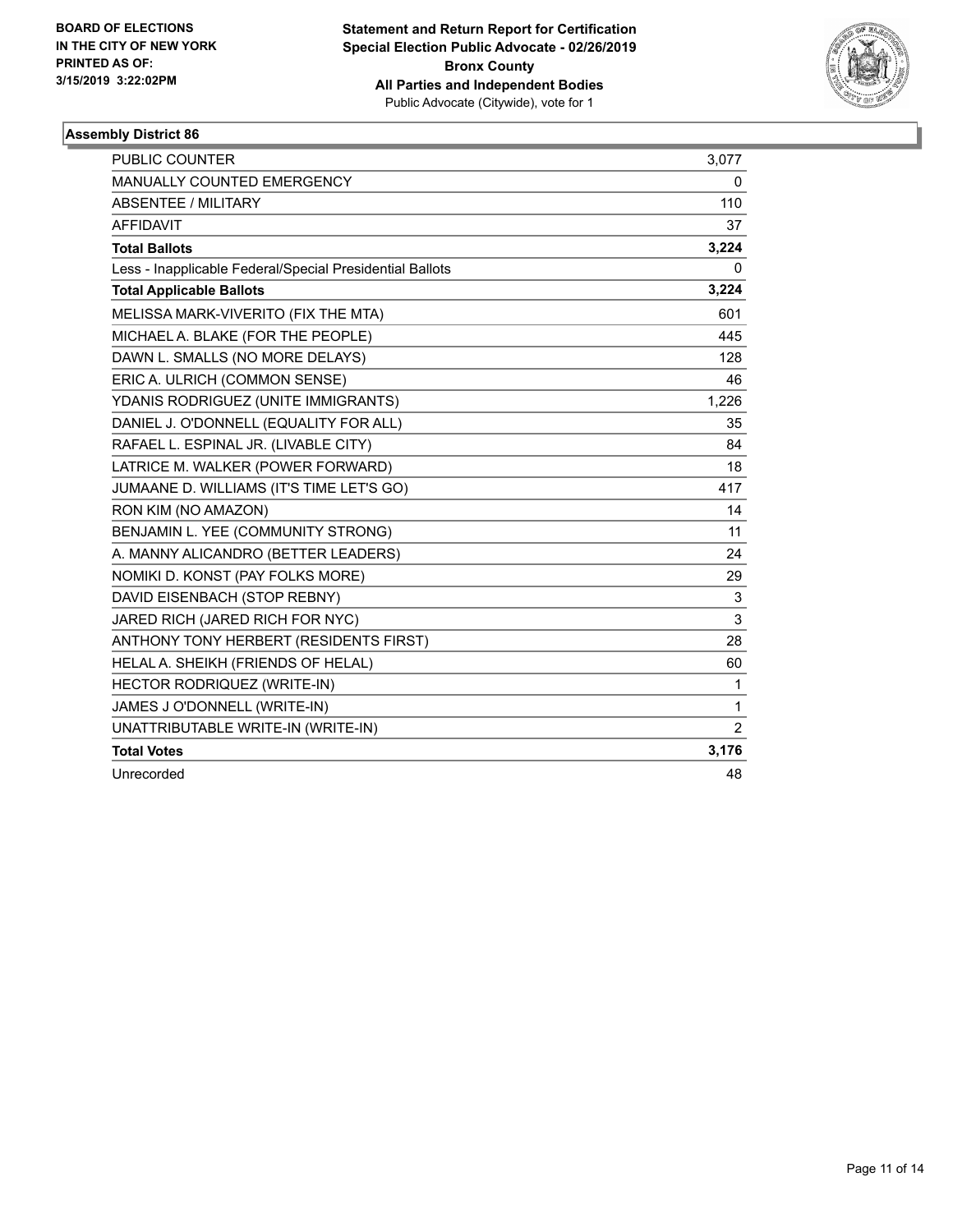

| <b>PUBLIC COUNTER</b>                                    | 4,173 |
|----------------------------------------------------------|-------|
| MANUALLY COUNTED EMERGENCY                               | 0     |
| <b>ABSENTEE / MILITARY</b>                               | 177   |
| <b>AFFIDAVIT</b>                                         | 42    |
| <b>Total Ballots</b>                                     | 4,392 |
| Less - Inapplicable Federal/Special Presidential Ballots | 0     |
| <b>Total Applicable Ballots</b>                          | 4,392 |
| MELISSA MARK-VIVERITO (FIX THE MTA)                      | 670   |
| MICHAEL A. BLAKE (FOR THE PEOPLE)                        | 1,006 |
| DAWN L. SMALLS (NO MORE DELAYS)                          | 180   |
| ERIC A. ULRICH (COMMON SENSE)                            | 120   |
| YDANIS RODRIGUEZ (UNITE IMMIGRANTS)                      | 606   |
| DANIEL J. O'DONNELL (EQUALITY FOR ALL)                   | 46    |
| RAFAEL L. ESPINAL JR. (LIVABLE CITY)                     | 97    |
| LATRICE M. WALKER (POWER FORWARD)                        | 37    |
| JUMAANE D. WILLIAMS (IT'S TIME LET'S GO)                 | 710   |
| RON KIM (NO AMAZON)                                      | 38    |
| BENJAMIN L. YEE (COMMUNITY STRONG)                       | 26    |
| A. MANNY ALICANDRO (BETTER LEADERS)                      | 25    |
| NOMIKI D. KONST (PAY FOLKS MORE)                         | 59    |
| DAVID EISENBACH (STOP REBNY)                             | 24    |
| JARED RICH (JARED RICH FOR NYC)                          | 5     |
| ANTHONY TONY HERBERT (RESIDENTS FIRST)                   | 33    |
| HELAL A. SHEIKH (FRIENDS OF HELAL)                       | 634   |
| AGUSTIN MELENDEZ (WRITE-IN)                              | 1     |
| DANIEL J O'DONNELL (WRITE-IN)                            | 1     |
| JAMES LANE (WRITE-IN)                                    | 1     |
| MICHAEL ZUMBLUSKAS (WRITE-IN)                            | 1     |
| SETH GALINSKY (WRITE-IN)                                 | 1     |
| <b>Total Votes</b>                                       | 4,321 |
| Unrecorded                                               | 71    |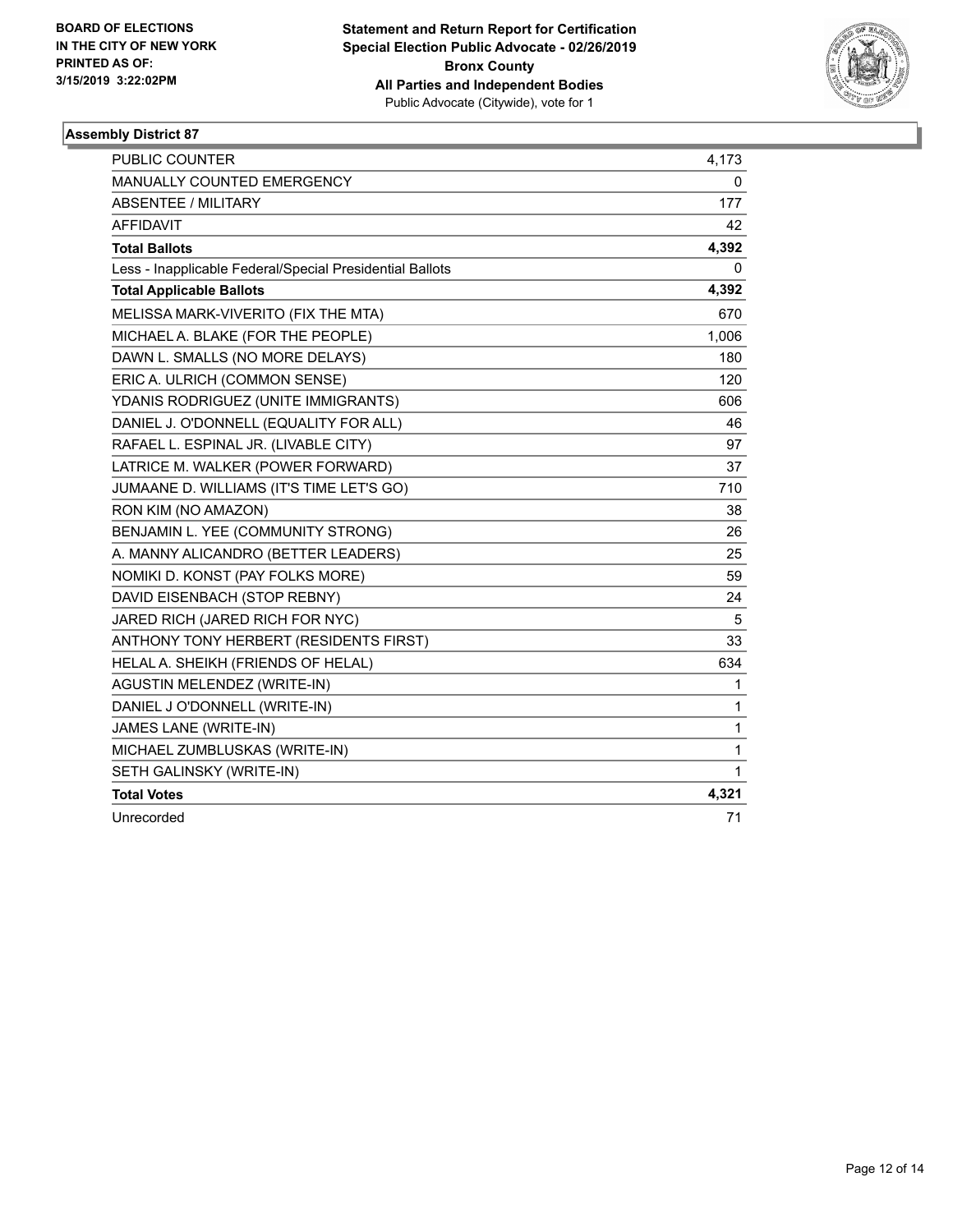

### **Total for Public Advocate (Citywide) - Bronx County**

| <b>PUBLIC COUNTER</b>                                    | 47,631                  |
|----------------------------------------------------------|-------------------------|
| MANUALLY COUNTED EMERGENCY                               | 2                       |
| <b>ABSENTEE / MILITARY</b>                               | 2,666                   |
| AFFIDAVIT                                                | 312                     |
| <b>Total Ballots</b>                                     | 50,611                  |
| Less - Inapplicable Federal/Special Presidential Ballots | 0                       |
| <b>Total Applicable Ballots</b>                          | 50,611                  |
| MELISSA MARK-VIVERITO (FIX THE MTA)                      | 7,774                   |
| MICHAEL A. BLAKE (FOR THE PEOPLE)                        | 11,197                  |
| DAWN L. SMALLS (NO MORE DELAYS)                          | 2,041                   |
| ERIC A. ULRICH (COMMON SENSE)                            | 3,427                   |
| YDANIS RODRIGUEZ (UNITE IMMIGRANTS)                      | 8,454                   |
| DANIEL J. O'DONNELL (EQUALITY FOR ALL)                   | 860                     |
| RAFAEL L. ESPINAL JR. (LIVABLE CITY)                     | 1,045                   |
| LATRICE M. WALKER (POWER FORWARD)                        | 375                     |
| JUMAANE D. WILLIAMS (IT'S TIME LET'S GO)                 | 10,214                  |
| RON KIM (NO AMAZON)                                      | 658                     |
| BENJAMIN L. YEE (COMMUNITY STRONG)                       | 372                     |
| A. MANNY ALICANDRO (BETTER LEADERS)                      | 428                     |
| NOMIKI D. KONST (PAY FOLKS MORE)                         | 812                     |
| DAVID EISENBACH (STOP REBNY)                             | 279                     |
| JARED RICH (JARED RICH FOR NYC)                          | 91                      |
| ANTHONY TONY HERBERT (RESIDENTS FIRST)                   | 366                     |
| HELAL A. SHEIKH (FRIENDS OF HELAL)                       | 1,248                   |
| <b>AGUSTIN MELENDEZ (WRITE-IN)</b>                       | 1                       |
| ANDREA PERRETTI (WRITE-IN)                               | 1                       |
| CHARLES BARBUTL (WRITE-IN)                               | 1                       |
| DANIEL J O'DONNELL (WRITE-IN)                            | 1                       |
| DIANA ZAVALA (WRITE-IN)                                  | 1                       |
| DIONNE WYATT (WRITE-IN)                                  | 1                       |
| EARLE ROACH (WRITE-IN)                                   | 1                       |
| ERIC LAREWELL (WRITE-IN)                                 | $\mathbf{1}$            |
| ERIC OWENS (WRITE-IN)                                    | $\overline{c}$          |
| ERICK MYSSURA (WRITE-IN)                                 | 1                       |
| <b>GREGORY RESPRESS (WRITE-IN)</b>                       | 1                       |
| HECTOR RODRIQUEZ (WRITE-IN)                              | 1                       |
| HENRY GRULLON (WRITE-IN)                                 | 2                       |
| IVAN OLAVERRIA (WRITE-IN)                                | 1                       |
| JACKIE HASON (WRITE-IN)                                  | 1                       |
| JAMES J O'DONNELL (WRITE-IN)                             | 1                       |
| JAMES LANE (WRITE-IN)                                    | $\overline{\mathbf{c}}$ |
| JAMES M VISSER (WRITE-IN)                                | 1                       |
| JAMES VACCA (WRITE-IN)                                   | 1                       |
| JARED RICH (WRITE-IN)                                    | 1                       |
| JOE HERRNANDEZ (WRITE-IN)                                | 1                       |
| JOHN W HOUSTON (WRITE-IN)                                | 1                       |